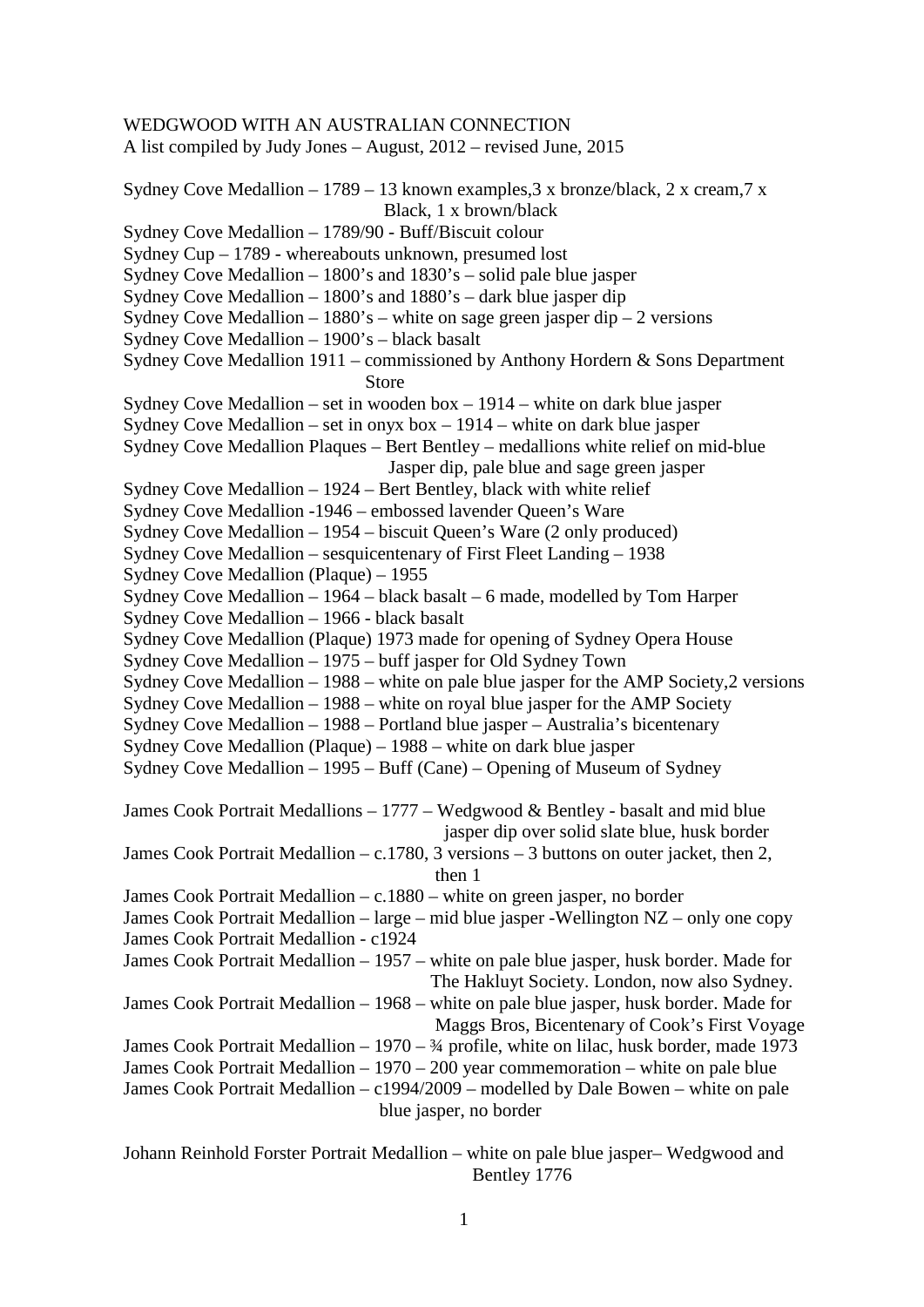Sir Joseph Banks Portrait Medallion  $-1777 -$  Wedgwood & Bentley – basalt and mid blue jasper dip over solid slate blue Sir Joseph Banks Portrait Medallion - 1779 – pale blue jasper Sir Joseph and Lady Dorothea Banks pair Portrait Medallions – 1790's – lilac dip jasper Sir Joseph Banks Portrait Medallion – 1795/1805 Sir Joseph Banks Portrait Medallion – 33cm x 23cm – Bert Bentley 1920's – white on pale blue jasper  $-3$  or 4 examples known Dr Daniel Solander Portrait Medallion – 1775/1780 – Wedgwood and Bentley – Black basalt, blue jasper dip and pale blue jasper Dr Daniel Solander Portrait Medallion – C1900 – Bert Bentley, pale blue jasper and black jasper Dr Daniel Solander Portrait Medallion - 1920 – tricolour jasper Dr Daniel Solander Portrait Medallion – 33cm x 23cm – Bert Bentley 1920's – white on pale blue jasper – 3 or 4 examples known Charles Darwin Portrait Medallion – white on sage green jasper Charles Darwin Portrait Medallion – white on pale blue jasper – 1870 Charles Darwin Portrait Medallion – white on pale blue jasper - 2010 Duke of York (King George VI) Portrait Medallion c.1927 – to commemorate the First Session of Parliament in Canberra Duchess of York (Mother of QEII) Portrait Medallion c.1927 – to commemorate the First Session of Parliament in Canberra Sir Ross Smith Portrait Medallion – 1946 – white on pale blue jasper – by Arnold Machin - First Australian to have a Wedgwood portrait medallion Sir Keith Smith Portrait Medallion – white on pale blue jasper Australian Flora Dinner Services 1883/95 – Queen's Ware transfer printed and hand tinted Australian Flora Wash Jugs and Wash Basins – 1885 – Queen's Ware transfer printed with gold edging Australian Flora Punch Pot – 1879 – Queen's Ware transfer printed Australian Flora creamware plate – blue transfer print, Native Fuchsia, Australian Christmas Bells and Bush Pea – 1882 (approx.) Australian Flora Plates – c1914 – Hand painted bone china – Arthur Dale Holland Coronation Plate for Edward VII – Bone China, included British Empire crests – 1902 Coronation Plate for George V - Bone China, included British Empire crests - 1911 Australia Vase – 1906 – 2 in pale blue jasper with green wash background to Cook and Sydney Cove medallion white reliefs (Mitchell Library, Sydney), 2 in pale blue with white reliefs (Honolulu Academy of Art and Jones Sydney). 1 in pale blue jasper with green wash background to white Cook relief. Dinner Services:- Day Dawn Hotel, Townsville 1883 Tattersalls Hotel, Cloncurry 1883 Australian Club, Melbourne 1887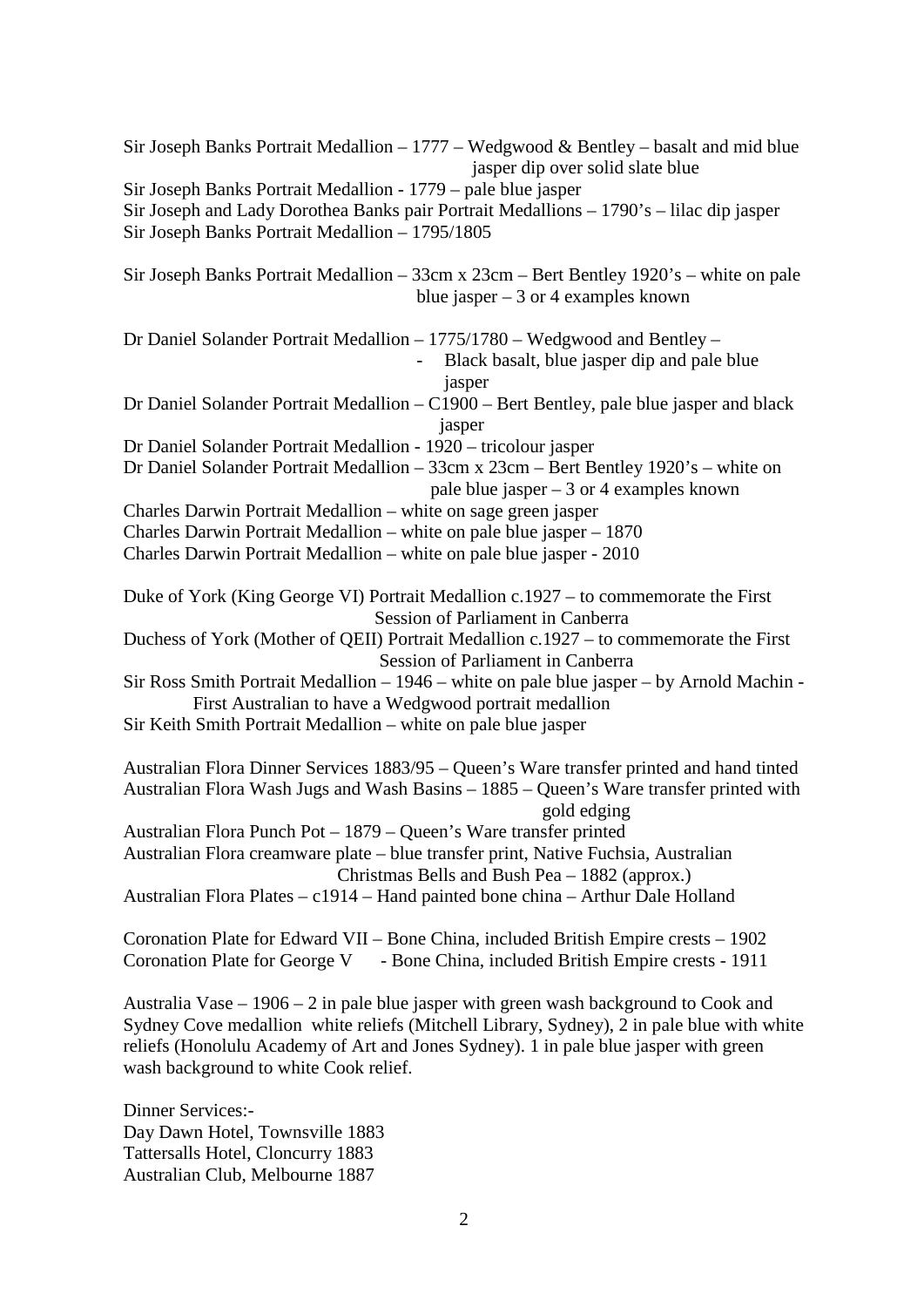Parliament House, Brisbane Menzies Hotel, Sydney Regent Hotel, Sydney Intercontinental Hotel, Sydney Queens Head Hotel, Townsville 1886 Bellevue Hotel, Townsville 1885 Belmore Arms Hotel, Rockhampton 1885 Alexandra Hotel, Townsville Parliament House, Melbourne Australian Parliament House, Canberra Parliament House, Sydney Commonwealth Bank Royal Visit Dinnerware 1962 – gold crested bone china for Government House, Canberra Qantas 1971, including napkin rings for sale to customers TAA 1980 Australian Airlines 1986 Consulates and Embassies Tattersalls Club – Brisbane Athenaeum Blub - Melbourne

Sydney NSW Miniature Caldecott Fern Pot, miniature vase c1914 – dark blue dip for Harry Barnard Visit - 1914 Sydney NSW cobalt dip lidded Match Striker Box – c.1914 South Australia miniature jug, miniature mug, miniature Portland Vase c1915 – dark blue dip for Harry Barnard visit - 1914 Queensland miniature squat Vase c1915 – dark blue dip – for Harry Barnard Visit - 1914 Western Australia armorial miniatures in dark blue dip for Harry Barnard Visit - 1914

Victorian Coat of Arms Sweet Dish – bone china Cockatoo Model 1916 by Ernest Light – black basalt

Nursery pieces by Daisy Makeig-Jones depicted Kangaroos – Queen's ware – 1916 Cobble and Zoo pattern by Daisy Makeig-Jones – Kangaroo – Queen's ware – 1917

Kangaroo models – 1927 by John Skeaping – moonstone, black basalt, creamware, matt straw and celadon

Coronation Bowl for Edward VIII – with Empire crests – Queen's ware – 1936 Coronation Bowl for George VI – adapted from above – 1937

Sydney NSW City Coat of Arms cameo – 1951- 4.7cm – white on pale blue jasper- Trial? South Australia Coat of Arms cameo – 1951- 4.7cm – white on pale blue jasper – Trial? Western Australia Coat of Arms cameo – 1951- 4.7cm – white on pale blue jasper – Trial? Queensland Coat of Arms cameo – 1951-4.7cm – white on pale blue jasper – Trial?

Sydney Coat of Arms Sweet Dish – 1961 – white on pale blue jasper Sydney Coat of Arms scalloped Sweet Dish – 1961

De Sainson Sydney View Plates – 1962 – set of 4 Queensware transfer printed – 2,000 sets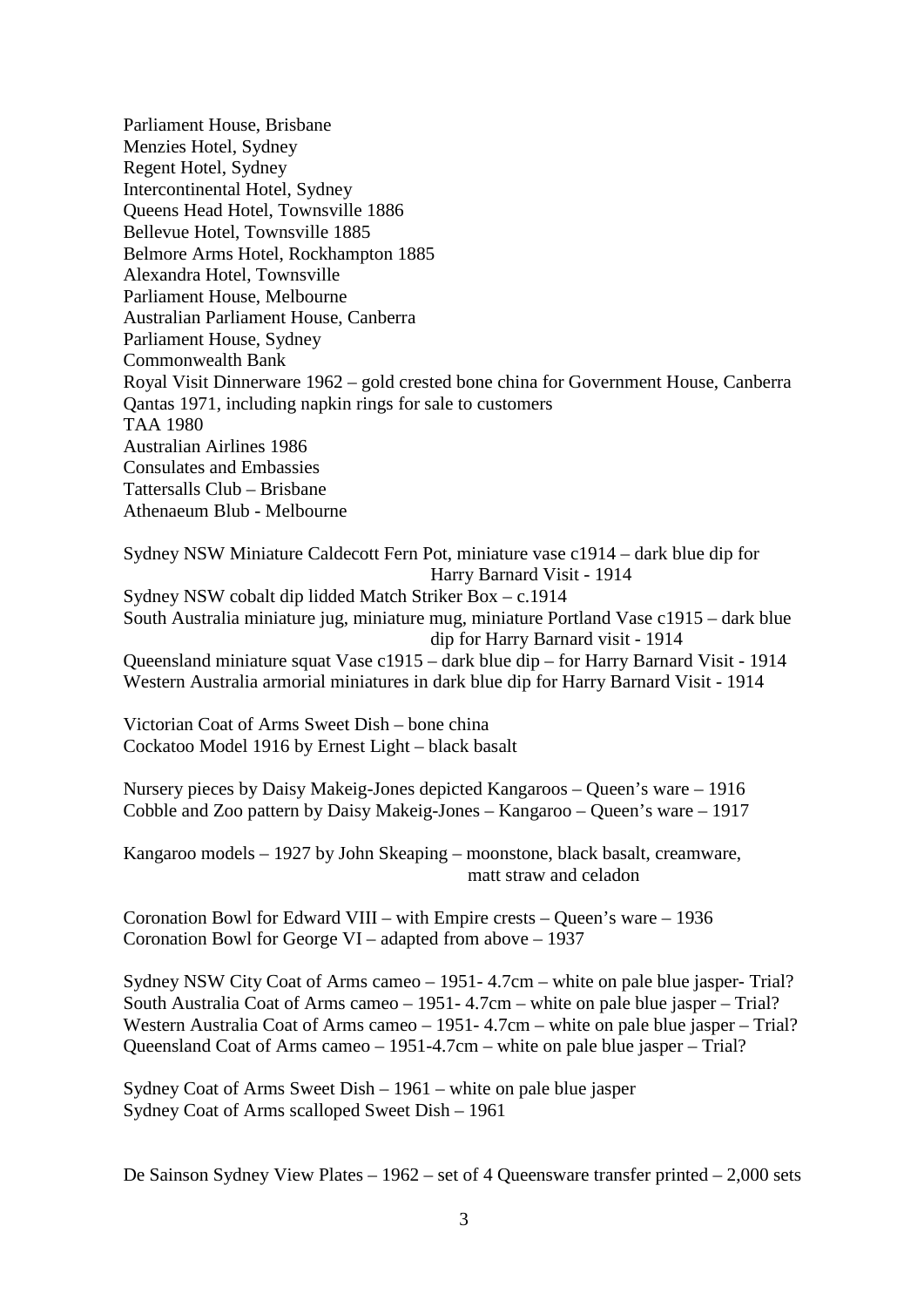Commissioned by David Jones Department Store De Sainson Sydney View Plates – 1962 - Bone china special edition for collectors Old City Views, Melbourne Plates -1974 – set of 4 Queensware transfer printed – 2,000 Sets – commissioned by Myer Department Store Arabesque Bowl – 1987 – blue jasper – 26cm dia,  $(10 \text{ inch})11$ cm high – 3 prototypes – $(2 \text{ inches})$  J. Bench), reliefs Capt. Cook, Aust. map, wattle and leaves Modelled by Kevin Dodd Captain Cook Sweet Dish – 1970 – white on pale blue jasper

Australian Pioneers Portrait Medallions (Cook, Banks, Solander) – 1974 – white on Portland Blue jasper

Sydney Opera House plate – 1974 – white on pale blue jasper Sydney Opera House Thimble - 1973– white on pale blue jasper Sydney Opera House Sweet Dish – 1973 – white on pale blue jasper Sydney Opera House Cufflinks – 1973 – white on pale blue jasper Sydney Opera House  $10^{th}$  Anniversary 21cm Plate – 1983 - white on pale blue jasper Sydney Opera House plate –  $11 \text{cm} - 1995$  – white on pale blue jasper Sydney Opera House plate – 17cm – 1995 – white on pale blue jasper Sydney Opera House plate – 22cm – 1995 – white on pale blue jasper

Mathew Flinders plate – 1974 – white on pale blue jasper

Royal Exhibition Building Melbourne Edme Coupe Dish – 17cm – 1980 – Queen's ware. Commissioned by Buckley and Nunn Department Store

Glass Paperweight by King's Lynn Glass  $-100<sup>th</sup>$  Anniversary International Exhibition Melbourne – commissioned by Buckley and Nunn Department Store

QEII Silver Jubilee – goblet with cameo – 1977 – tri-colour jasper, diced QEII Silver Jubilee of coronation – goblet with cameo – 1978 – tri-colour jasper, diced

Western Australia  $150<sup>th</sup>$  Anniversary Plate – 1979 – white on pale blue jasper

Award for Excellence Sweet Dish – 1984 – white on pale blue jasper Award for Excellence Sweet Dish – 1985 – white on sage jasper Award for Excellence Sweet Dish – 1986 – white on pink jasper Award for Excellence Sweet Dish – 1987 – white on black jasper Award for Excellence Sweet Dish – 1988 – pale blue on royal blue jasper Award for Excellence Sweet Dish – 1989 – white on terracotta jasper Award for Excellence framed medallion – 1988 – pale blue on royal blue jasper Award for Excellence framed medallion – 1989 – black basalt with gold lettering (assume other framed medallions done to coincide with Sweet Dishes)

Australian Ballet Sweet Dish – 1989 – featuring Lisa Pavane from Swan Lake – white on Pale blue jasper

Royal Visit to Australia –QEII Trophy Plate – Jubilee Year 1977 Royal Visit Plate 1986 – white on pale blue jasper Royal Visit Plate 1982 – white on terracotta jasper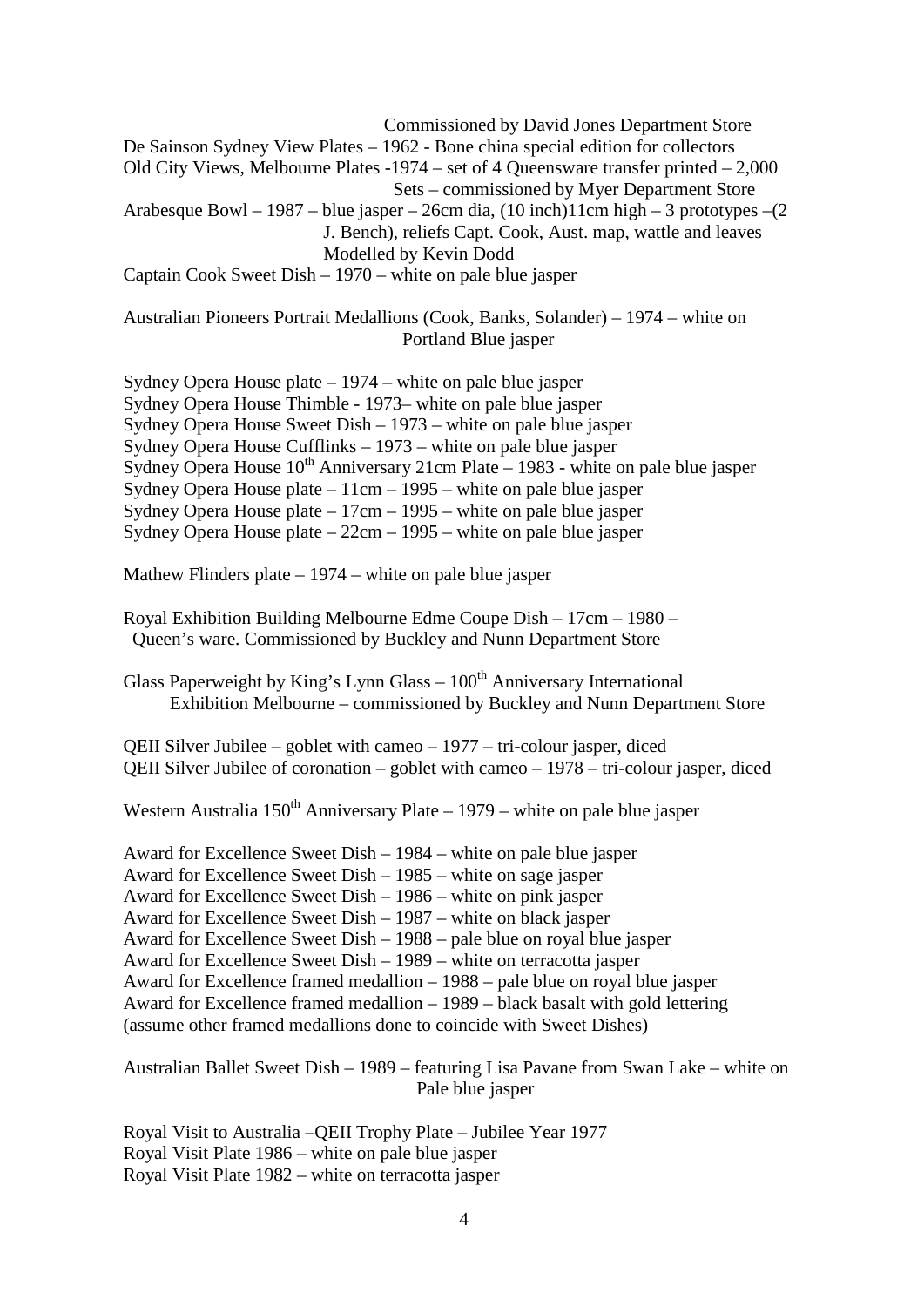Royal Visit Sweet Dish 1982 – white on terracotta jasper Royal Visit – Prince Charles and Diana – 1983 – Sweet Dish – white on terracotta Royal Visit – Prince Charles and Diana – 1983 – Coupe Plate 16.5cm – white on terracotta

America's Cup Sweet Dish – Qantas – pale blue on white jasper America's Cup Australia 11 Plate 1983 – white on pale blue jasper America's Cup Australia 11 Plate 1983 – white on Portland blue jasper America's Cup Defence Plate 1986 – white on pale blue jasper America's Cup Challenge Plate 1986 – white on black jasper America's Cup Round Tray 1986 – white on pale blue jasper America's Cup Round Tray 1986 – white on blue jasper America's Cup Spoon – 1986 – white on black jasper America's Cup Cufflinks 1986 – white on black jasper – gold mount America's Cup Pendant 1986 – white on black jasper America's Cup Cufflinks 1986 – white on black jasper – silver mount (Qantas) America's Cup Stick Pin 1986 – black jasper (Qantas) America's Cup Stick Pin 1987 – gold metal yacht on black basalt

South Australia  $150<sup>th</sup>$  Anniversary Plate – 1986 – white on pale blue jasper South Australia  $150^{th}$  Anniversary Plate – 1986 - tri-colour jasper

Map of Australia Sweet Dish – 1988 – white on pale blue jasper

Australian Flora Sweet Dishes – First Series, jasper - 1985:- Pink Heath – Victoria – white on pale blue Waratah – NSW – pink on white Sturt Desert Pea – SA – pink on teal Cooktown Orchid – Qld – white on cane Sturt's Desert Rose – NT – pink on pale blue Royal Bluebell – ACT – pale blue on white Kangaroo Paw – WA – sage green on cane Blue Gum – Tas – white on sage Wattle – Australia – cane on white Composite Plate 21 cm – 1987 – white on pale blue

Pink Heath Thimble – 1985 – white on pink jasper

Australian Flora Egg Boxes – jasper - 1985-88:- Christmas Bells – pink on sage green Pink Heath – white on blue Waratah – white on pink Cooktown Orchid – white on cane Sturt Desert Pea – white on teal Kangaroo Paw – sage on white Royal Bluebells – pale blue on white Sturt Desert Rose – pink on pale blue Blue Gum – white on sage Wattle – cane on sage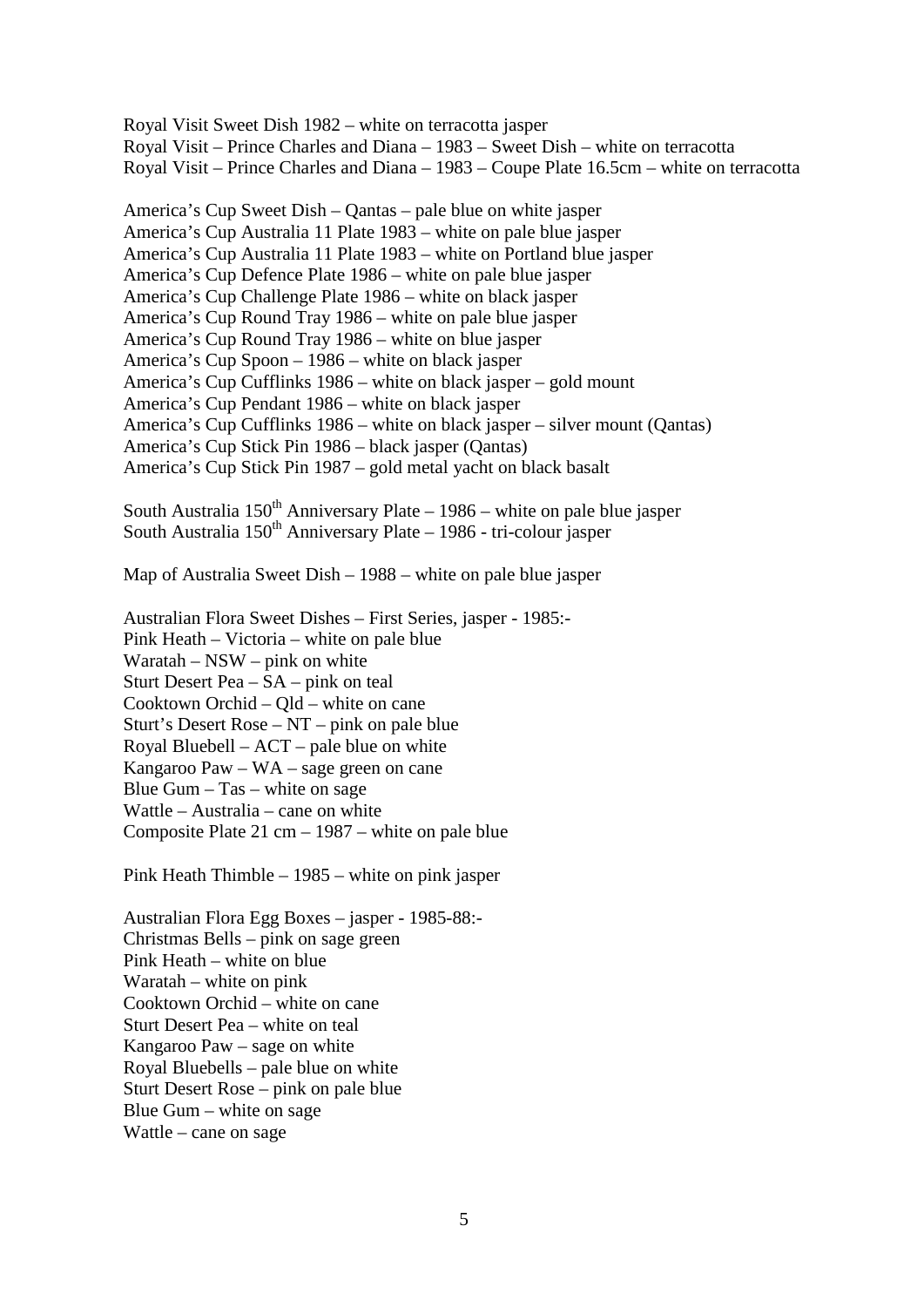Bird Sweet Dishes – jasper -1985 – 1988:- Swan – WA – black on cane Sulphur-crested Cockatoo – white on pink Emu – white on sage Kookaburra/Kingfisher – white on pale blue Wren – white on royal blue Lyre Bird – terracotta on sage Fairy Penguin – white on pale blue Australian Birds Composite Plate – white on Portland blue

Capital Cities Sweet Dishes – jasper -1989:- Canberra – Parliament House – white on pale blue Adelaide – Statue of Colonel Light and Adelaide Skyline – white on lilac Darwin – Govt. House – white on terracotta Brisbane – City Skyline and Brisbane River – white on cane Melbourne – City Skyline and Yarra River – white on sage green Sydney – Opera House and Harbour Bridge – white on Portland blue Perth – City Skyline and Swan River – white on pink Hobart – Tasman Bridge and Mt Wellington – white on grey Composite Plate 21cm – white on Portland blue

Capital Cities Plates – jasper -17cm:- Sydney Plate – 1982 – white on pale blue Brisbane Plate -1982 – white on pale blue Perth Plate -1983 – white on pale blue Melbourne Plate -1984 – white on pale blue Adelaide Plate -1986 – white on pale blue Hobart Plate - 1986 – white on pale blue Darwin Plate – 1988 – white on pale blue Canberra Plate – 1989 – white on pale blue Composite Capital Cities Plate – 1989 - white on pale blue

Australian Flora Miniature Vases – jasper -1985-1988:- Pink Heath – pink on white Waratah – white on pale blue Cooktown Orchid – white on cane Sturt Desert Pea – white on teal Kangaroo Paw – sage on white Sturt Desert Rose – white on pink Royal Bluebells – pale blue on white Blue Gum – white on sage Acacia/Wattle – cane on white

Bicentenary Plates – 1986 - white on pale blue jasper:- The First Settlement Exploring the Outback Gold – The Rush to Nationhood On the Sheep's Back Off to the War Bridging the Gap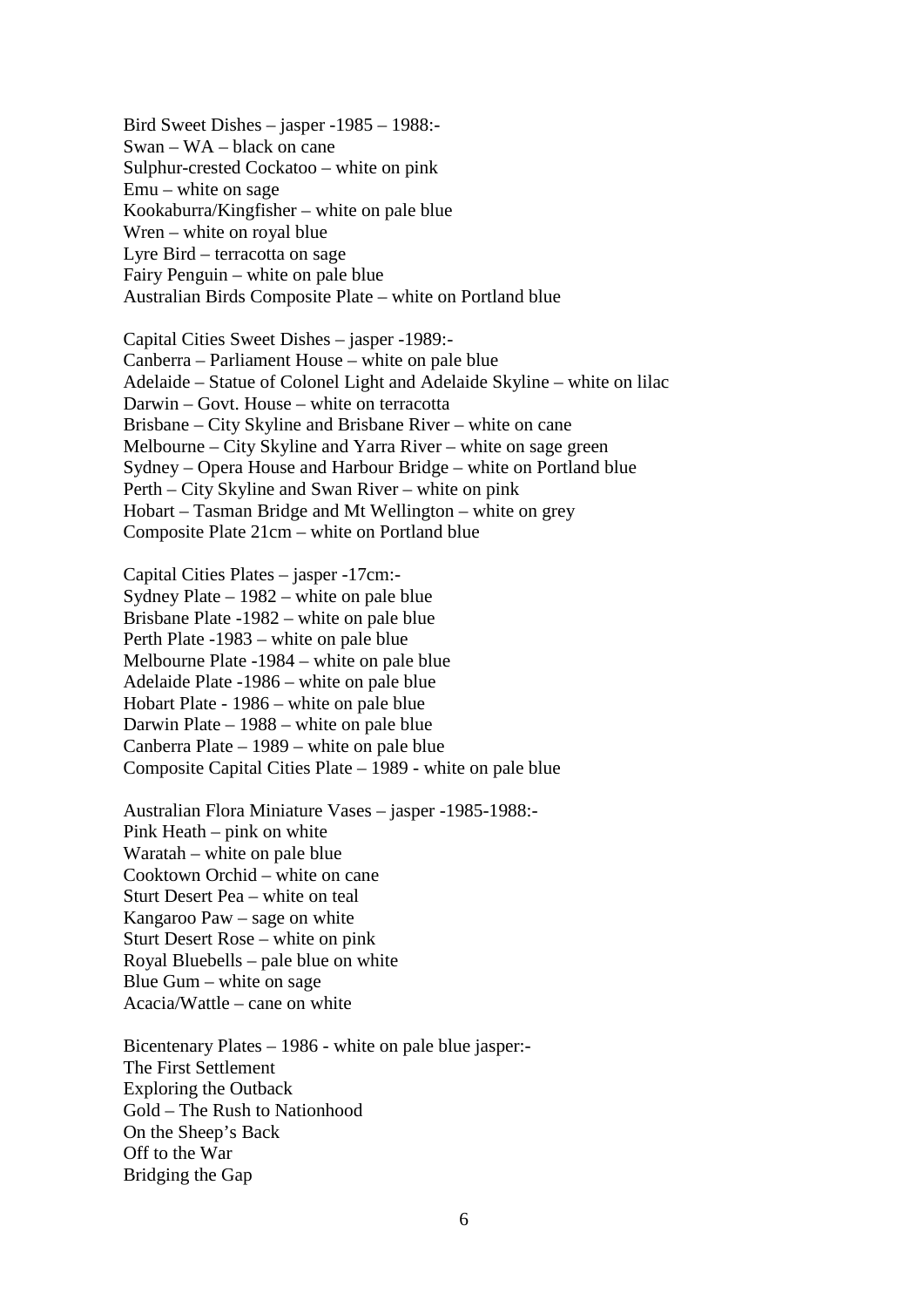Composite Plate for above - 21cm – white on pale blue jasper

The above series also produced in white on sage green, including the Composite Plate

Australian Bicentenary Bowl – 1988 – bone china, wattle border and coats of arms of each State, Territory and Commonwealth of Australia in 24 carat gold on inside, hand painted scenes of the National Capital decorate the outside. Presented by Sir Arthur Bryan to the people of Australia in Sydney on 10-3-1988. Arabesque Bicentenary Bowl – 1988 - white on royal blue jasper Arabesque Bicentenary Bowl – 1988 – pale blue jasper dip with sage green, primrose on white jasper body with gold inscription Arthur Phillip Candy Box – 1988 - white on pale blue jasper Arthur Phillip Bud Vase – 1988 - white on pale blue jasper Arthur Phillip Portrait Medallion – 1988 - white on pale blue jasper Arthur Phillip Sweet Dish – 1988 - white on pale blue jasper Arthur Phillip Tri-colour Engine Turned Trophy Plate – 1988 - royal blue and white on pale blue Waratah Sweet Dish – 1988 – white on pale blue "NSW First State 88" in royal blue print Made for Bicentenary exhibition Darling Harbour Sydney Cove Medallion Sweet Dish – 1989 – white on pale blue jasper Australian Native Animals Sweet Dishes, white on pale blue jasper – 1989:- Kangaroo Frill Necked Lizard Platypus Koala Echidna Tasmanian Devil Numbat Sugar Glider Wombat Composite 21cm plate, white on pale blue jasper - 1994

Banks Cachepot – Banksias, Christmas Bells and Flannel Flower – white on pale blue Jasper - 1989 Banks Cachepot – Bottlebrush, Everlasting Daisy and Darwinia – white on pale blue jasper Jasper – 1993

Australia Bowl – 20cm white on pale blue jasper – 9 wildflowers – 1990 Australia Bowl – 20cm white and royal blue on pale blue jasper – 9 wildflowers – 1990

'Click go the Shears' set of 5 bone china plates - 1991. Artwork by Robert Ingpen, after a set of 5 Australian Folklore postage stamps released 1986

Sydney Sweet Dish – Opera House and Harbour Bridge – 1991 – white on pale blue jasper Melbourne Sweet Dish – Skyline and Yarra River – 1991 – white on pale blue jasper

Wildflower Plate – Queen's ware – blue transfer print – Native Fuchsia, Australian Christmas Bells and Bush Pea – reproduced 1992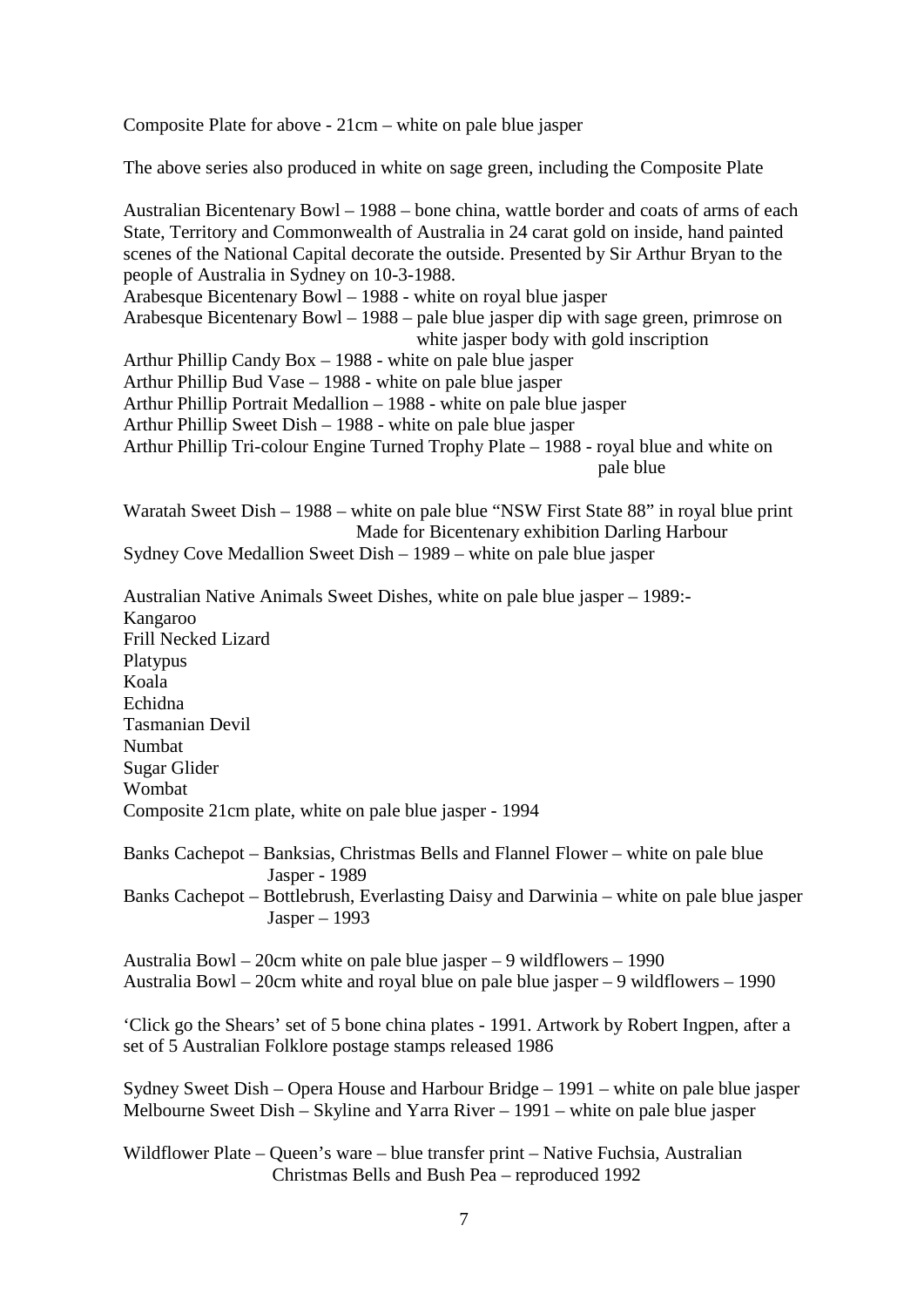Australian Flora Sweet Dishes – Banks (Sir Joseph) Series - jasper -1994:- White Flannel Flower on cane White Banksia on pale blue White Everlasting Daisy on primrose White Christmas Bells on sage green White Darwinia flower on grey White Bottlebrush on pink White Mountain Devil on terracotta White Drumstick/Isopogon flower on Portland blue White Tea-Tree on lilac Composite Plate 21cm white on pale blue - 1996 Composite Plate 21cm white and pale blue on Portland blue - 1996

Western Australia Flora Round Trays – jasper -1996:- (moulded interpretation of "engine-turning" on edge) White Grevillea on sage green White Banksia on terracotta White Geraldton Wax on pink White Cowslip Orchid on yellow White Leschenaultia on lilac Black Kangaroo Paw – white on pale blue

Kangaroo Cameos – Wedgwood Society of NSW – 1994 - white on pale blue jasper Kangaroo Cameos – Wedgwood Society of NSW – 1995 - white on black jasper Kangaroo Cameos – Wedgwood Society of NSW – 1996 - white on terracotta jasper Kangaroo Cameos – Wedgwood Society of NSW – 1997 - black on cane jasper

Australian Flora Miniature Round Lidded Boxes, jasper -1995:- ACT Royal Bluebell – white on Portland blue W.A. Kangaroo Paw – white on terracotta Tasmanian Flowering Blue Gum – white on sage NT Sturt Desert Rose – white on grey SA Sturt Desert Pea – white on lilac National Wattle – white on cane Victoria Pink Heath – white on pink NSW Waratah – white on pale blue Qld Cooktown Orchid – white on primrose

Royal Agricultural Society NSW 17cm Plate – 1996 – white on pale blue jasper Royal Agricultural Society NSW – Medallion Award – 1997 – white on pale blue jasper Royal Agricultural Society NSW – Medallion Award – 1998 – white on sage green jasper

John Martin's Commemorative Plate, bone china transfer print "A Store Called 'Johnnies'"

Australian Flora Brooches - 1998:- White wattle on pale blue White Waratah on Portland blue

Sydney Olympics 2000:-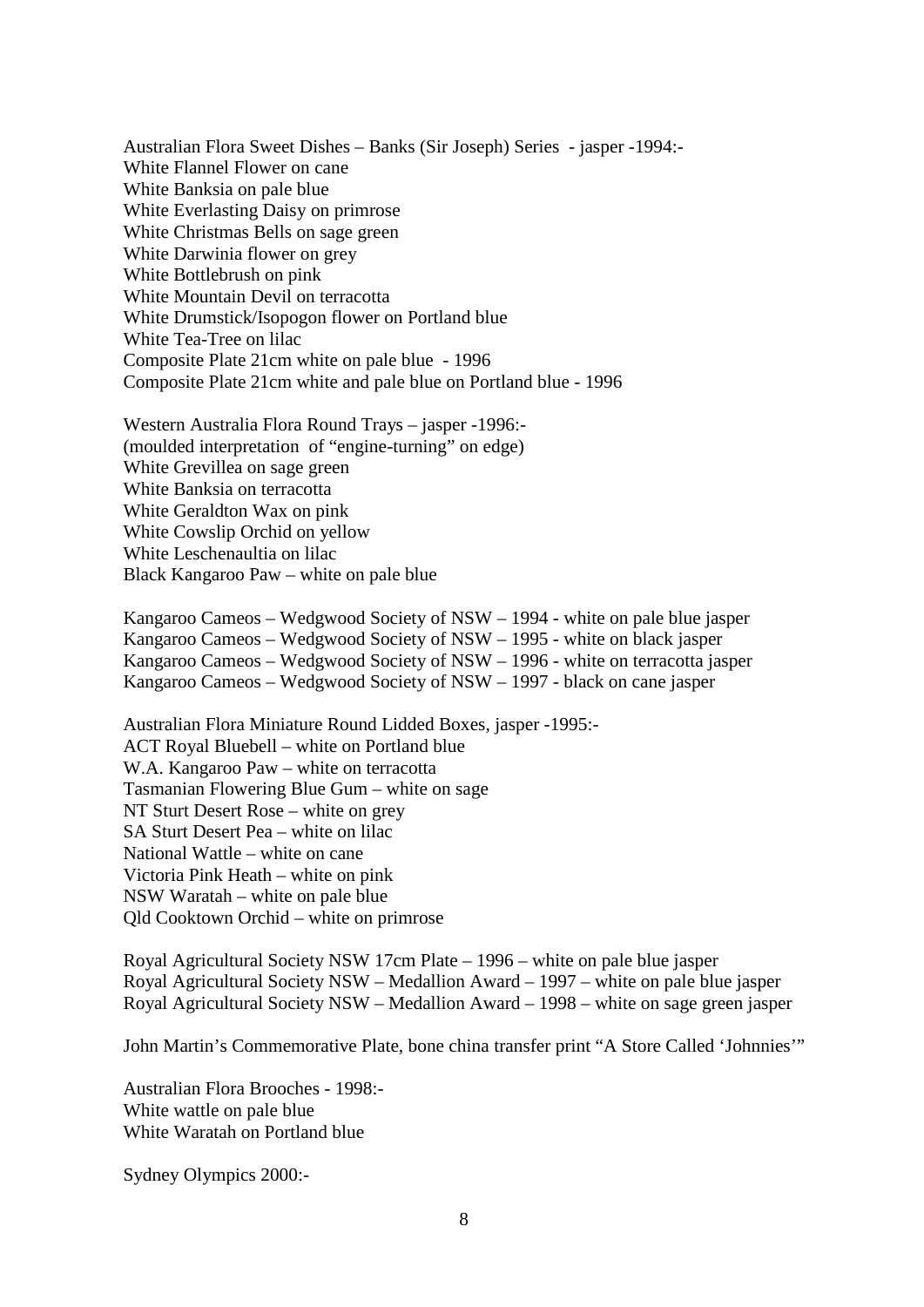Pin Dishes in white on pale blue jasper:- Athletics Weightlifting Discus Basketball Swimming **Gymnastics** Equestrian 21cm Composite Plate with all the above Bone China, Olympic logo in blue print:- 20cm Plate 8cm Lidded Box 7.5cm Sweet Dish Mug Bone china, Olympic logo in 5 colour print:- 20cm Plate 8cm Lidded Box 7.5cm Sweet Dish Mug Grecian Plate Collection. Bone China. Brown and black print on white:- Runner Marathon **Discus Wrestlers** Torch Bearer Figurine in black porcelain Javelin Thrower in black porcelain Discus Thrower in black porcelain The Victory jasper plaque – white on Portland blue The Wrestlers jasper plaque – white on pale blue Olympic Medallion – white on Portland blue Coupe Plate 15cm Australian Flag/Olympic Rings – white on pale blue jasper Sweet Dish 10cm Australian Flag/Olympic Rings – white on pale blue jasper Lidded (Apollo shape) Box 10.5cm x 8cm Australian Flag/Olympic Rings – white on pale blue jasper

Olympic Victory Urn – "encaustic" style

Bone China wall plaque – 2001 - The Opening of the First Parliament – Melbourne Royal Exhibition Building – copy of painting by Tom Roberts Bone China Charger – "Celebration Squares" - 2001 Rotunda Federation Celebration Centenary Round lidded box, bone china – 2001 Rotunda Federation Celebration Sweet Dish, bone china – 2001 Rotunda Federation Centenary Jasper Bowl 20cm – white on pale blue - 2001 Rotunda Federation Centenary Jasper Coupe Plate 17cm – white on pale blue - 2001 Centenary of Federation Australia Vase – Tri colour – 2001

Thimbles – jasper -2004:- January – White Carnation on sage February – White Violet on pale blue March- White Daffodil on cane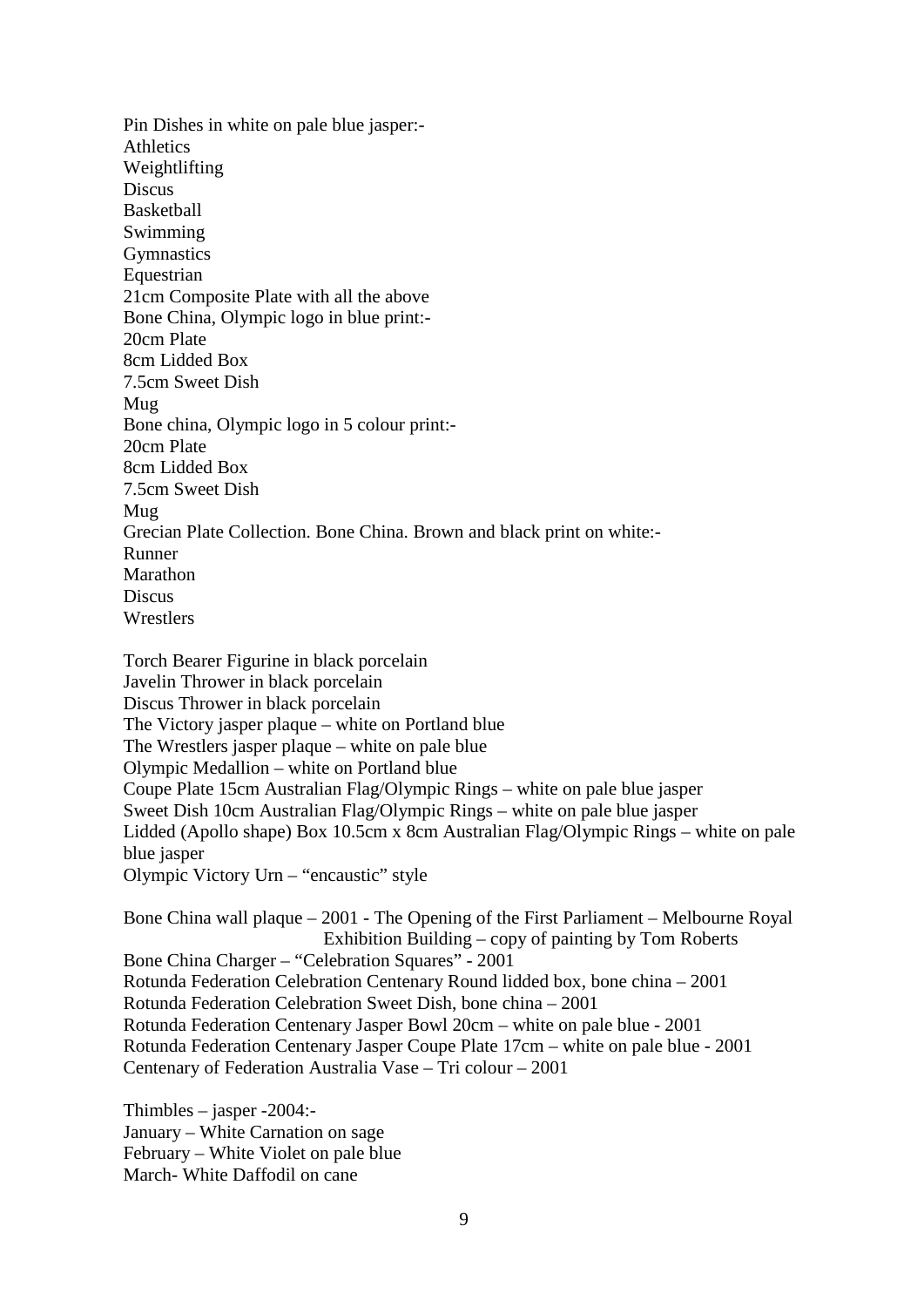April – White Sweet Pea on Portland blue May – White Lily of the Valley on stone June – White Rose on pink July – Portland blue Larkspur on pale blue August - White Gladiola on terracotta September – White Aster on lilac October – White Marigold on black November – Pale blue Chrysanthemum on stone December – White Narcissus on primrose

Bud Vases – jasper -13.5cm – 2004:- Flannel Flowers – stone on pale blue Christmas Bells – pale blue on stone

Egg Boxes – jasper -2004:- Flannel Flowers – blue on stone Christmas Bells – stone on blue

Sydney Cove Medallion design oval platter – blue print on white bone china – 2009 Sydney Cove Medallion design round plate – blue print on white bone china – 2009 (boxed with Perth Mint silver SCM coin) Sydney Cove Medallion design bone china Mug – blue print on white bone china – 2009

Special commissions/miscellaneous:- Shore School – Sydney – Keith Murray Mug – 1938 Kangaroo Plate – 1950's – cream coloured earthenware with celadon wash The Queen's Beast Vase – made in conjunction with Minton, Copeland, RCD, Royal Doulton and Worcester – 1953 – Coronation of QEII, base made of Australian black bean and includes shields with floral emblem of each country in Commonwealth – one in Australia. Wedgwood modelled the Lion of England and the Red Dragon of Wales beast figures. Held by Parliament House, Canberra. Commonwealth Bank Plate – elephant in red – Trial only Wedgwood Society of Australia 20cm Plate – 1973 – black basalt J. Blackwood and Son white bone china dish – Commonwealth Coat of Arms in gold - 1978 Wattle Vase – 1980 -Trial – pale blue jasper with white relief Children's Medical Research Plate -1980 – white on pale blue jasper Children's Medical Research Plate – 1980 – Bone china, depicting "bandaged bear" Centenary of the Ashes Plate - 1982 Wedgwood Collectors Society Membership Plate – 1981 - white on pale blue jasper Wedgwood Collectors Society Membership Plate – 1989 - white on lilac jasper Qantas Kangaroo Golf cup – white on pale blue jasper – 1985 – whereabouts unknown Masonic Lodge Sweet Dish – 1988 – white on pale blue jasper David Jones Sweet Dish – 1988 – sesquicentenary – white crest on pale blue jasper 'Victoria Vase' – 1988 – pale blue jasper, 31 cm high, presented to the Victorian State Chamber of Commerce and Industry by Birmingham Chamber of Commerce, includes a white relief of Melbourne city and Princes Bridge, Victorian coat of arms, Australian coat of arms, pierced lid. Base printed in gold with details of the presentation. Sydney Garrison Church Sweet Dish – 1989 – white on pale blue jasper